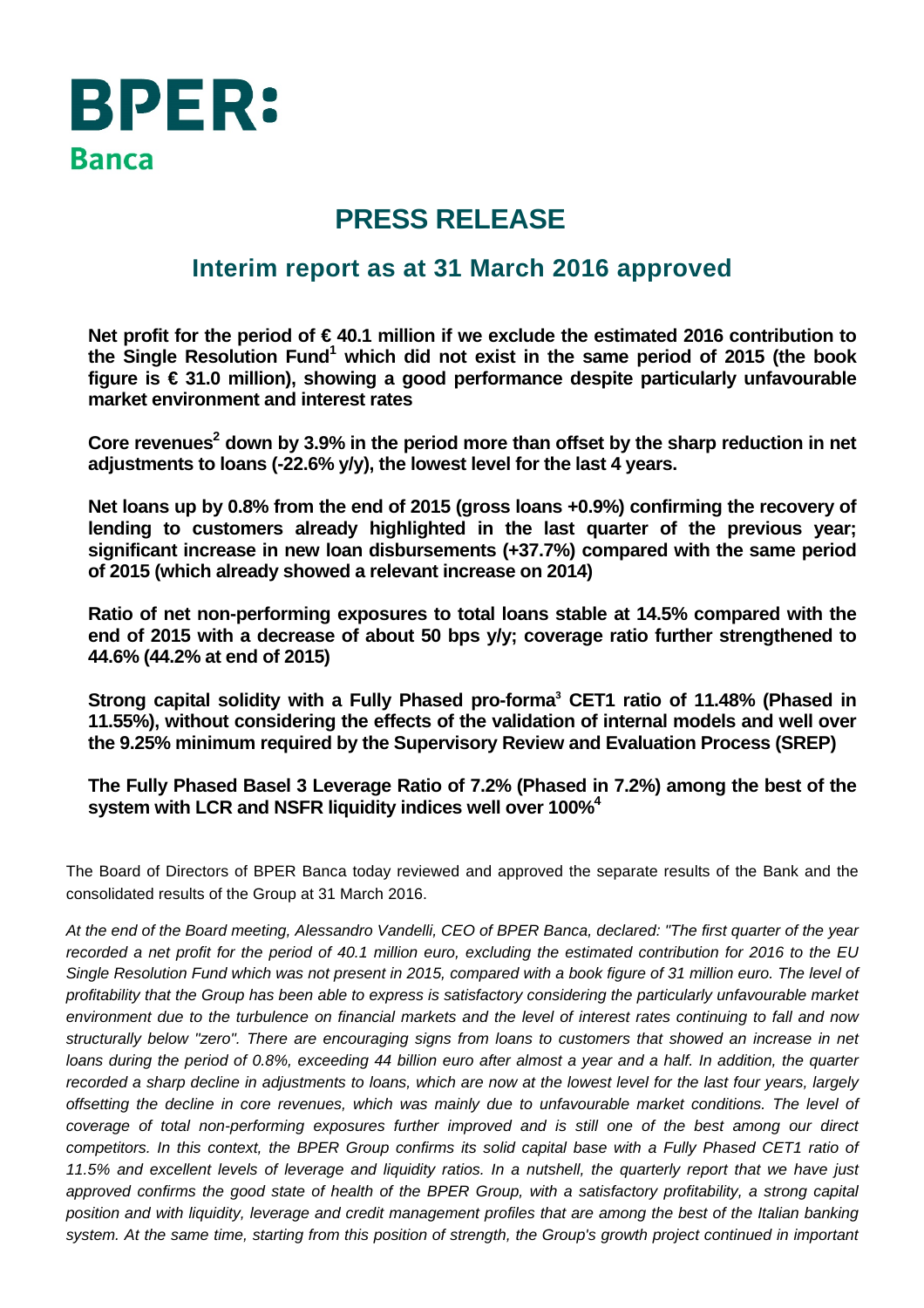*economic and industrial areas of the country, such as Piedmont, with the intention of strengthening its commercial presence. In fact, in April, the Bank signed an agreement with Fondazione Cassa di Risparmio di Saluzzo to acquire control of the bank that it controls, which will join Cassa di Risparmio di Bra, already included in the Group at the beginning of 2013, in monitoring the Piedmont area, allowing the creation of a true "regional hub" consisting of 55 branches. In parallel to the commercial strengthening, the process of rationalising the Group has continued*  with the BPER's absorption of the Irish subsidiary EMRO Finance (the formalities are currently being completed) *and the transfer to Banco di Sardegna of Banca di Sassari's branches, with the latter being transformed into the Group's consumer finance company, which is due to be finalised by the end of the first half."* 

#### \*\*\*\*\*\*\*\*\*\*\*\*\*\*\*\*\*\*\*\*

#### **Income statement: key figures**

**Net interest income** comes to € 296.8 million, down 5.5% y/y mainly due to the level of short-term interest rates now structurally negative (quarterly average of the 3-mth Euribor of -18 bps, compared with an average of -9 bps in the last quarter of last year and around +5 bps in the first quarter of 2015) which negatively affected the performance of the total spread, even in the presence of a constant decrease in the cost of funding, though this was still unable to offset the decline in asset yields. The comparison with the previous quarter shows a 2.1% decrease in the margin (-1% when taking into account that there was one calendar day less in the quarter).

**Net commission income** of € 177.1 million is 1.2% down compared with the same period last year. In detail, the positive trend in net commission income relating to indirect deposits and "bancassurance" (+1.8% y/y) was not sufficient to offset the decline in net commission income on loans and guarantees (-1.9% y/y) and on credit cards, collections and payments (-5.5% y/y).

**The net result from trading activities** (including dividends, whose contribution during the quarter was negligible) amounts to € 15.7 million (-66% compared with the first quarter of last year, which featured a particularly positive performance by the markets) because of tensions and high volatility, particularly in the first two months of the year. This result was helped by net profits realised on securities and derivatives for € 26.9 million, net losses on securities and derivatives for  $\epsilon$  16 million, and other positive elements for  $\epsilon$  4.8 million, including the fair value option on financial liabilities.

**Operating profit<sup>5</sup> amounted to € 505.2 million, down 9% from the same period last year mainly due to the lower** contribution of net profit from financial activities and net interest income (-5.6% compared with the fourth quarter of 2015, the latter considered net of extraordinary items).

**Operating costs<sup>6</sup> amounted to € 329.8 million. They are up 0.7% y/y excluding the ordinary annual contribution to** the Single Resolution Fund ("SRF"), established for an amount of  $\in$  15 million<sup>7</sup> and insurance costs of export credit lines of € 2.5 million (fully recovered and accounted for under "other operating income"), not present in the first quarter of 2015 and both included under "other administrative expenses". **Payroll costs** amounted to € 196.6 million, down by 1.4%. Other administrative expenses<sup>8</sup> amount to € 116.1 million (€ 93.6 million in the first quarter of 2015), € 98.6 million if we exclude the above charges. **Depreciation on tangible and amortisation on intangible assets** amounted to €17.1 million  $(-1.4\%$  y/y).

**Net adjustments to loans and other financial assets** amount to € 121.5 million, down sharply compared with the same period of 2015 (-19%), mainly attributable to adjustments to loans (€ 114.2 million) which reached the lowest level in the quarterly comparison of the last 4 years. The overall cost of credit at 31 March 2016 comes to 26 bps (104 bps annualised compared with 162 bps in 2015). Net adjustments to other financial assets amount to  $\in 7.3$ million (€ 2.5 million in the same period last year), of which € 3.7 million relating to financial assets.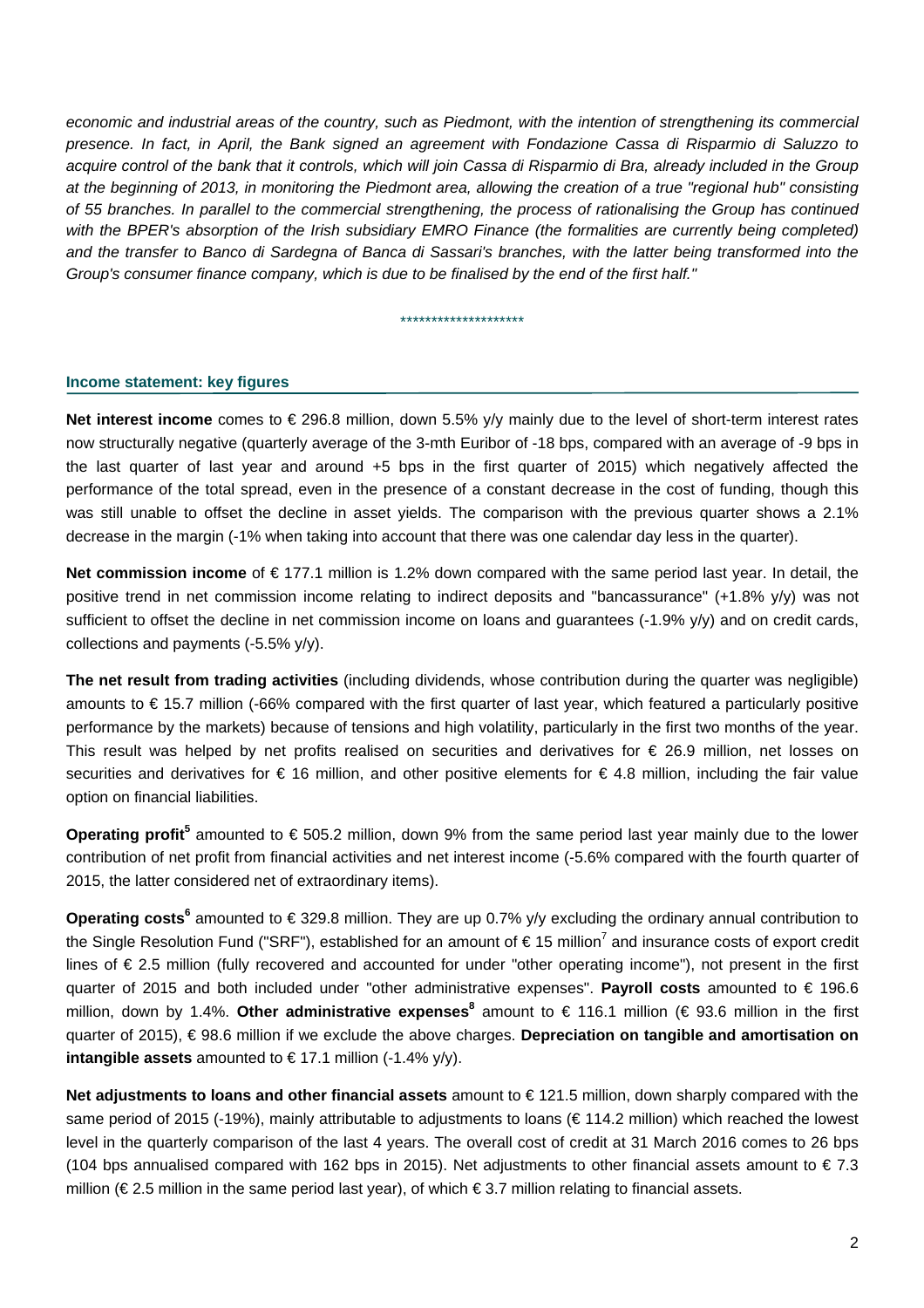**Net provisions for risks and charges** come to € 9.6 million (€ 14.1 million in the first quarter of 2015), down 31.7% y/y.

The **profit from current activities before tax** comes to € 47.4 million at 31 March 2016 (€ 62.4 million on a comparable basis, compared with € 78.9 million in the first quarter of last year). **Income taxes for the period** amount to € 14.1 million (€ 19.1 million on a comparable basis with respect to € 27.2 million at 31 March 2015), with an effective tax rate of 29.7%.

Total net profit for the period amounted to €33.3 million (€43.4 million on a comparable basis<sup>9</sup> with respect to a positive result of €51.7 million in the same period last year), including the profit for the period pertaining to minority interests of € 2.3 million (€ 6.5 million at 31 March 2015). The **net profit pertaining to the parent company** therefore comes to € 31 million (€ 40.1 million on a comparable basis, with respect to € 45.2 million at 31 March 2015), a decrease of 31.5% compared with the same period last year (-11.3% y/y on a comparable basis).

#### **Balance sheet: key figures**

**Direct borrowing from customers** (due to customers, debt securities in issue and financial liabilities designated at fair value through profit and loss) amounts to € 46.4 billion, 1.8% down on the end of 2015, in application of a clear Asset & Liabilities Management strategy aimed at reducing the cost of funding while maintaining a balanced duration between assets and liabilities; as regards the different components of deposits, there is a drop both in the retail bond component of  $\in 0.7$  billion (-13.5% y/y), and in current accounts and demand deposits of  $\in 0.4$  billion (-1.3% y/y), as well as in restricted deposits of  $\epsilon$  0.1 billion (-5.8%). Direct borrowing is made up principally of current accounts, demand deposits and short-term restricted deposits (66.6%) and bonds (15.3%), most of which are retail.

**Indirect customer deposits**, at market price, amount to € 30.9 billion, an increase of 1.7% on the start of the year. In particular, assets under management are down by 1.2% from the end of 2015, mainly due to the market effect in the value of volumes as a result of the negative performance of financial markets in the first part of the quarter compared with a net inflow close to zero. In the same period, assets under administration posted an increase of 4.5%, mainly due to institutional funding. The **life insurance policy portfolio**, which is not included in indirect borrowing, comes to  $\in$  4.0 billion, a substantial increase since the start of the year (+7.9%).

**Loans to customers**, net of adjustments, amount to € 44 billion, showing an increase of 0.8% compared with the end of 2015, confirming the recovery of lending to customers that was already visible in the last quarter of the year, with a good performance on the part of mortgage loans (+0.8%). The upswing in lending to customers recorded in the first part of this year, even if it needs further confirmation in the coming quarters, is showing good results for new production during the year (+37.7% on the same period of the previous year), with a particularly positive trend in the retail "individuals" segment (+89.7% y/y) and in the "corporate" segment (+8.5% y/y). Looking at the various types of loans, there has again been a positive performance on the part of residential mortgages, which saw new loans rising by 27.1% on the first quarter of 2015 (+82.5% on the same period of 2014).

**Net non-performing exposures** (bad, "unlikely to pay" and past due loans) amount to € 6.4 billion, essentially stable on the end of 2015 (+0.5%) with a **total coverage ratio of 44.6%** compared with 44.2% at the end of last year, among the highest in the system, without considering write-offs of bad loans still outstanding (1.2 billion), which take the coverage ratio to 50% (49.7% at 31 December 2015), and the recorded value of secured and unsecured guarantees. In detail, **bad loans** amount to € 3.0 billion (+2.4% since the end of last year) with coverage of 58.1% (58.2% at 31 December 2015), without considering the value of secured and unsecured guarantees; in addition, taking into account the direct write-offs of bad loans still outstanding, coverage comes to 64.2%. **Unlikely to pay loans** amount to € 3.2 billion, a slight increase of 0.9% since the end of 2015 with a level of coverage of 22.1% (21.9% at 31 December 2015), while **past due loans** amount to € 0.2 billion, down 25.7% from the end of last year with coverage of 9.1%.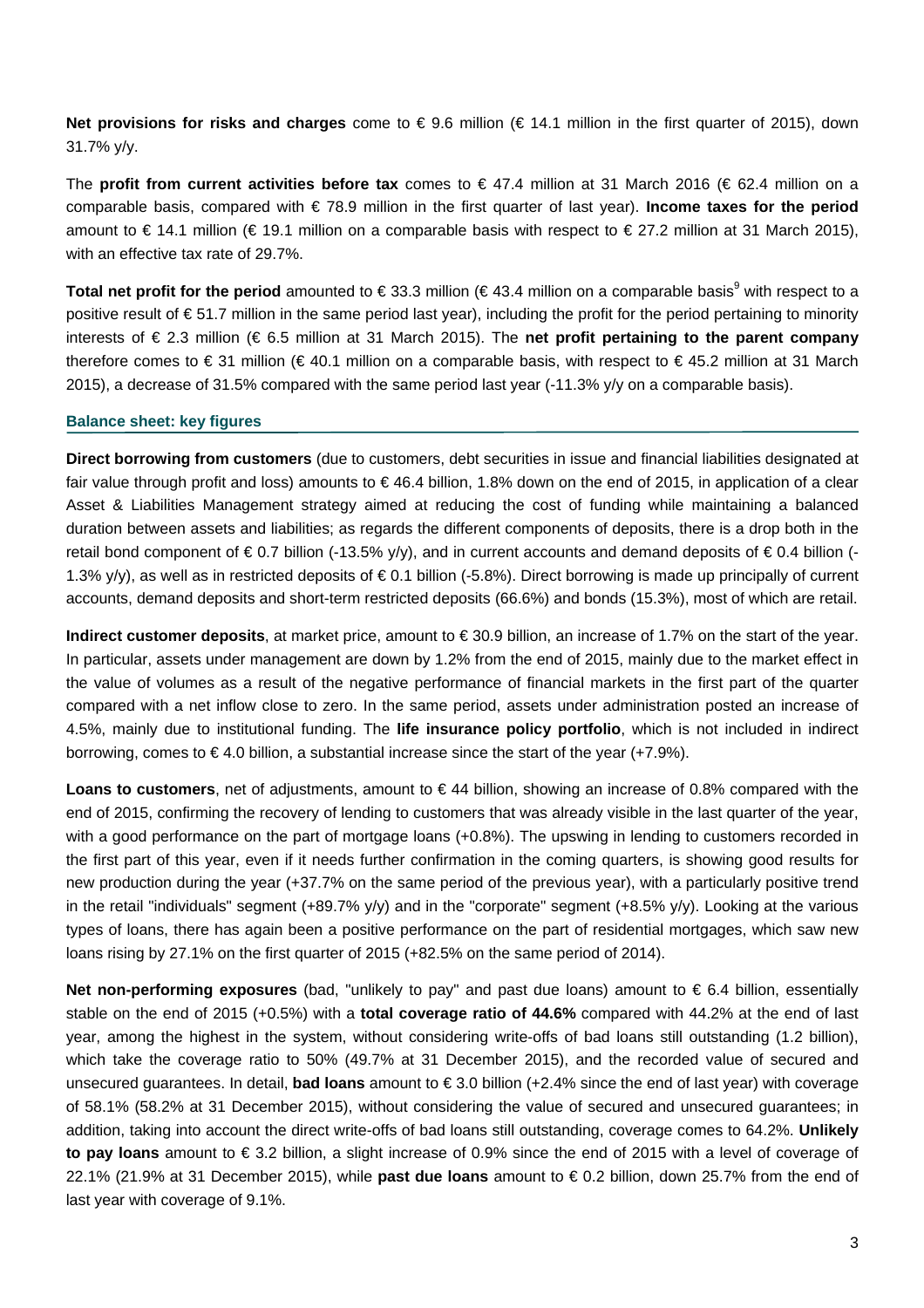**The net interbank position**, which is negative for € 5.5 billion compared with € 4.4 billion at the end of 2015, is the difference between amounts due from banks of € 1 billion and amounts due to banks of € 6.5 billion. The total amount of refinancing with the European Central Bank amounted to € 3.3 billion, including € 1.3 billion of short-term loans and € 2 billion from TLTRO (Targeted Longer Term Refinancing Operations). Financial instruments eligible for use as collateral for refinancing transactions on the market amount to  $\epsilon$  12.5 billion, net of the haircut, of which  $\epsilon$ 4.7 billion is available.

**Financial assets** amount in total to € 12.2 billion, an increase of 5.15% on the end of 2015, representing 19.8% of total assets. Debt securities represent 92.6% of the total portfolio and amount to € 11.3 billion: of these, € 6.6 billion relate to government securities (mostly represented by Italian government bonds) and € 3.7 billion to banks and supranational entities.

Against assets available for sale (AFS) of  $\in$  8.7 billion, there are positive valuation reserves for a total of  $\in$  181.3 million, net of the related tax effect, which is the net result of positive reserves for debt securities, equities and UCITS of € 197.8 million, less negative reserves of € 16.5 million. The "AFS" reserve for government securities is showing gains for an amount (net of taxes) of € 89.8 million (€ 90.2 million at 31 December 2015). Moreover, with regard to the portfolio of financial assets held to maturity (HTM) of € 2.7 billion, the difference between their fair value and book value is positive, net of the related tax effect, resulting in a net implicit reserve of € 150.9 million.

**Total equity ("own funds")** at 31 March 2016 amounted to € 5.7 billion (+0.9% on the end of 2015), with minority interests of € 0.6 billion. Consolidated shareholders' equity of the Group, including the result for the period, comes to  $\epsilon$  5.1 billion, +0.9% since the end of 2015.

#### **Capital ratios**

The **capital ratios**, still determined using the standardised approach for the requirements to cover credit and market risk, have been calculated on a pro-forma basis<sup>10</sup>, as follows:

- Common Equity Tier 1 Ratio<sup>11</sup> (Phased in) of 11.55% (11.54% at 31 December 2015<sup>12</sup>). This ratio calculated on a Fully Phased basis comes to 11.48%;
- Tier 1 ratio (Phased in) of 11.65% (11.65% at 31 December 2015);
- Own Funds ratio (Phased in) of 12.73% (12.80% at 31 December 2015).

#### **Key figures at 31 March 2016**

The Group has a presence in 18 Regions of Italy, with 1,215 branches (1,216 at the end of 2015), as well as the head office of BPER (Europe) International s.a. in Luxembourg.

\*\*\*\*\*\*\*\*\*\*\*\*\*\*\*\*\*\*\*\*

The Group currently has 11,440 employees, a decrease of 7 during the quarter (11,447 at the end of 2015).

#### **Significant subsequent events**

On 13 April 2016, BPER and Fondazione Cassa di Risparmio di Saluzzo signed a "Share sale and purchase agreement", the effectiveness of which is subject to obtaining the necessary authorisations from the competent Authorities and completing the procedures required by law, with a view to allowing Cassa di Risparmio di Saluzzo ("CRS") to join the BPER Group. BPER Banca currently holds 31.02% of CRS, while the other 66.98% is held by the Fondazione. The contract envisages BPER Banca buying another 46.98% of CRS's share capital held by the Fondazione, giving BPER Banca a 78% controlling interest, for approximately € 35.3 million, with a minimal impact on its capital ratios.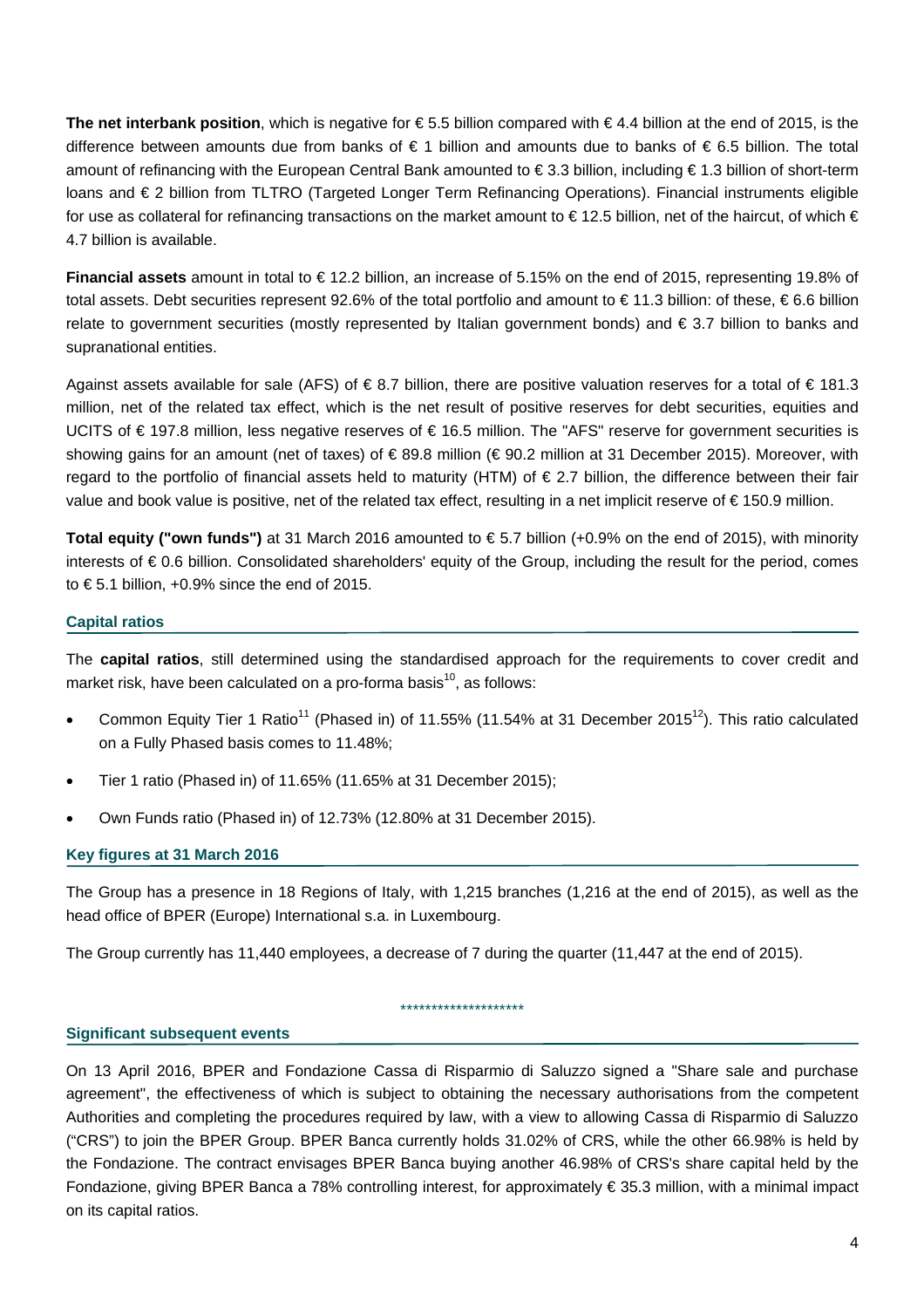#### \*\*\*\*\*\*\*

On 15 April 2016, BPER Banca informed Quaestio Capital Management SGR S.p.A. of its commitment to invest € 100 million in units of the Atlante Fund. The Atlante Fund is a closed-end alternative investment fund (AIF) managed by Quaestio Capital Management SGR S.p.A., with a sole shareholder, reserved for subscription exclusively by professional investors, in order to favour the disposal of Italian banks' non-performing exposures and ensure the success of the recapitalisation of certain banks as required by the Supervisory Authorities.

\*\*\*\*\*\*\*

### Note that Decree Law 59/2016 was published in the Official Gazette on 3 May 2016 (coming in force the day after) which includes, among other things, provisions (article 11 in particular) regarding "Deferred tax assets" (DTA)<sup>13</sup>. On the basis of information and best possible interpretations available to date, also taking into account the presence of the tax consolidation, the Bank has taken steps to estimate the amount of commission for 2015 for the Group, which is equal to zero, given that the calculation gave a negative difference.

\*\*\*\*\*\*\*\*\*\*\*\*\*\*\*\*\*\*\*\*

#### **Outlook for operations**

The first signs of recovery in the Italian economy, which were already visible towards the end of last year, seem to be confirmed by the growth in loans to customers in the first quarter of this year and the continuation of the growth trend in new loans, both to individuals and to corporate sector. In 2016, the dynamics of loans to customers should gradually improve and consolidate thanks to economic factors and a particularly favourable monetary policy. The level of short-term interest rates - now structurally negative - will continue to exert pressure on the return on assets, albeit with a gradual reduction in intensity; at the same time, the repricing of liabilities, together with the expected benefit from the new refinancing operations decided by the ECB on 10 March 2016, will allow a further decline in the cost of funding aimed at limiting pressure on margins. A positive contribution to revenue is expected to come from fee income, especially in asset management and bancassurance. Payroll costs are expected to decline slightly, while administrative expenses will feel the effects of implementing various projects in the business plan. The cost of credit is expected to be significantly better than in 2015. All of these factors should bolster the Group's profitability prospects for the current year (before considering any extraordinary items).

#### \*\*\*\*\*\*\*\*\*\*\*\*\*\*\*\*\*\*\*\*

*It should be noted that, with reference to recent regulatory changes that occurred in the CFA (Legislative Decree 25 of 15 February 2016), which followed the European Directive 2013/5/EU (Trasparency II), while waiting for specific regulations by Consob, BPER has decided on a voluntary basis, in continuity with the past, to publish its consolidated interim report of the BPER Group at 31 March 2016. This decision does not represent any commitment for the future to maintain this approach, i.e. to continue publishing quarterly information and quarterly reports.* 

*The consolidated interim report of the BPER Group at 31 March 2016 is unaudited and will be made available to the general public at the Head Office of the Bank, at the offices of Borsa Italiana S.p.a. and on the websites of the Bank and the Group* (www.bper.it *and* www.gruppobper.it*).*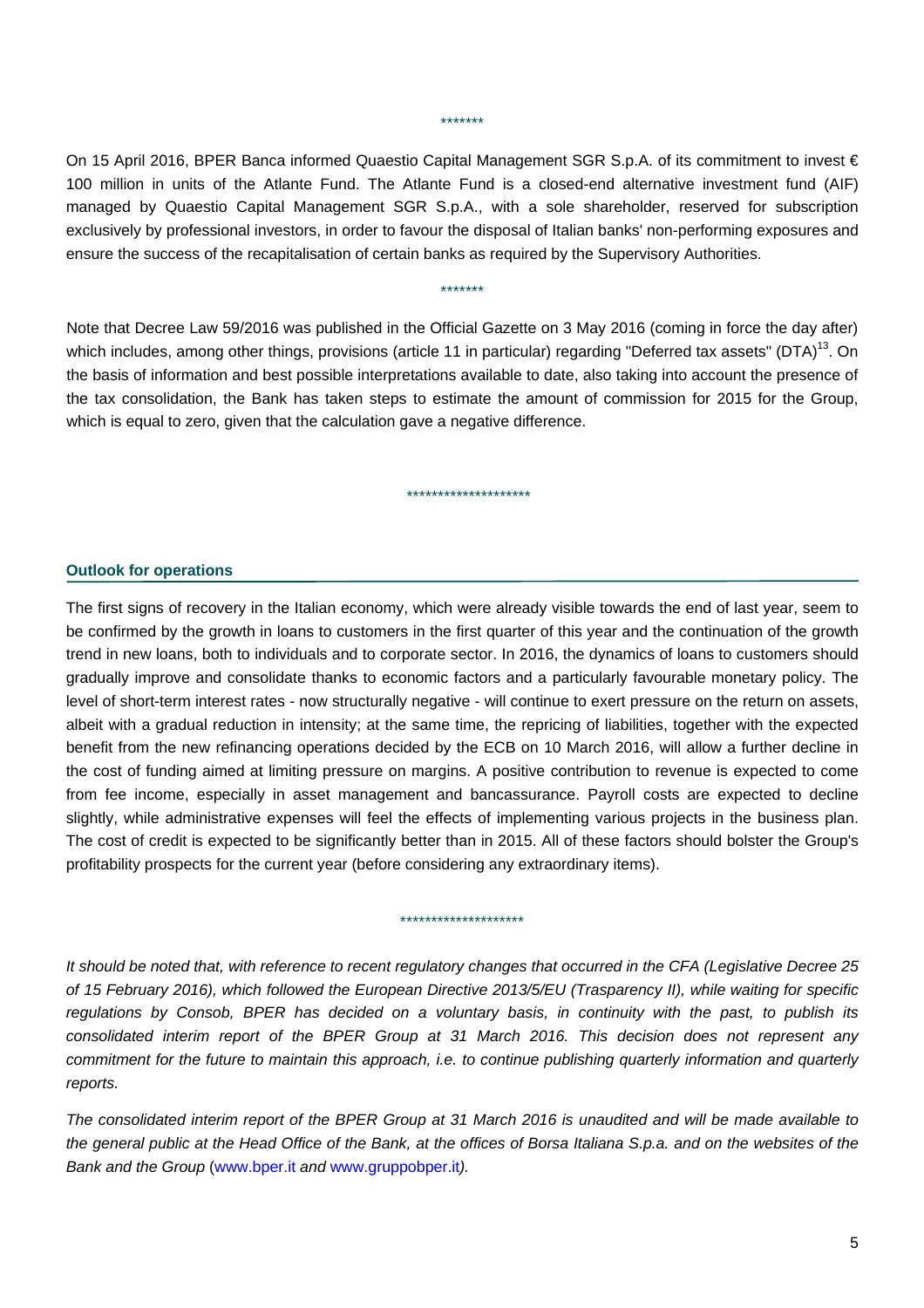*To complete the information provided, we attach the consolidated balance sheet and income statement (split into quarters with comparative figures) at 31 March 2016, as well as a summary of the main indicators.* 

Modena, 12 May 2016

#### **Chief Executive Officer Alessandro Vandelli**

### The Manager responsible for preparing the Company's financial reports, Emilio Annovi, declares in accordance with art. 154-bis, para. 2, of Legislative Decree 58/1998 (Consolidated Finance Act) that the accounting information contained in this press release agrees with the books of account, accounting entries and supporting documentation.

\*\*\*\*\*\*\*\*\*\*\*\*\*\*\*\*\*\*\*\*

Modena, 12 May 2016

#### **Manager responsible for preparing the Company's financial reports Emilio Annovi**

\*\*\*\*\*\*\*\*\*\*\*\*\*\*\*\*\*\*\*\*\*\*\*\*\*\*\*\*\*\*\*\*\*\*\*\*\*\*\*\*\*\*\*\*\*\*\*\*\*\*\*\*\*\*\*\*\*\*\*\*\*\*\*\*\*\*\*\*\*\*\*\*\*\*\*\*\*\*\*\*\*

A conference call has been organised for **Thursday, 12 May 2016 at 6.00 p.m. (CET)** to explain the BPER Group's results at 31 March 2016.

The conference call, in English, will be chaired by **Alessandro Vandelli, the Chief Executive Officer**.

To join the conference call, key in the following number:

#### **ITALY: +39 02 8020911 UK: +44 1212 818004 USA: +1 718 7058796**

A set of slides supporting the presentation will be available the same day before the start of the presentation and conference call in the Investor Relations section of the website of the Bank and of the Group www.bper.it and www.gruppobper.it.

\*\*\*\*\*\*\*\*\*\*\*\*\*\*\*\*\*\*\*\*\*\*\*\*\*\*\*\*\*\*\*\*\*\*\*\*\*\*\*\*\*\*\*\*\*\*\*\*\*\*\*\*\*\*\*\*\*\*\*\*\*\*\*\*\*\*\*\*\*\*\*\*\*\*\*\*\*\*\*\*\*\*

The press release is also available in the 1INFO storage device. *This is a translation into English of the original in Italian. The Italian text shall prevail over the English version.* 

#### *Contacts*:

www.bper.it – www.gruppobper.it

**Investor Relations Transform Consumer Manager responsible for preparing Transform External Relations the Company's financial reports Gilberto Borghi Emilio Annovi Eugenio Tangerini**  Tel: 059/202 2194 Tel: 059/202 2696 Tel: 059/202 1330 gilberto.borghi@bper.it emilio.annovi@bper.it eugenio.tangerini@bper.it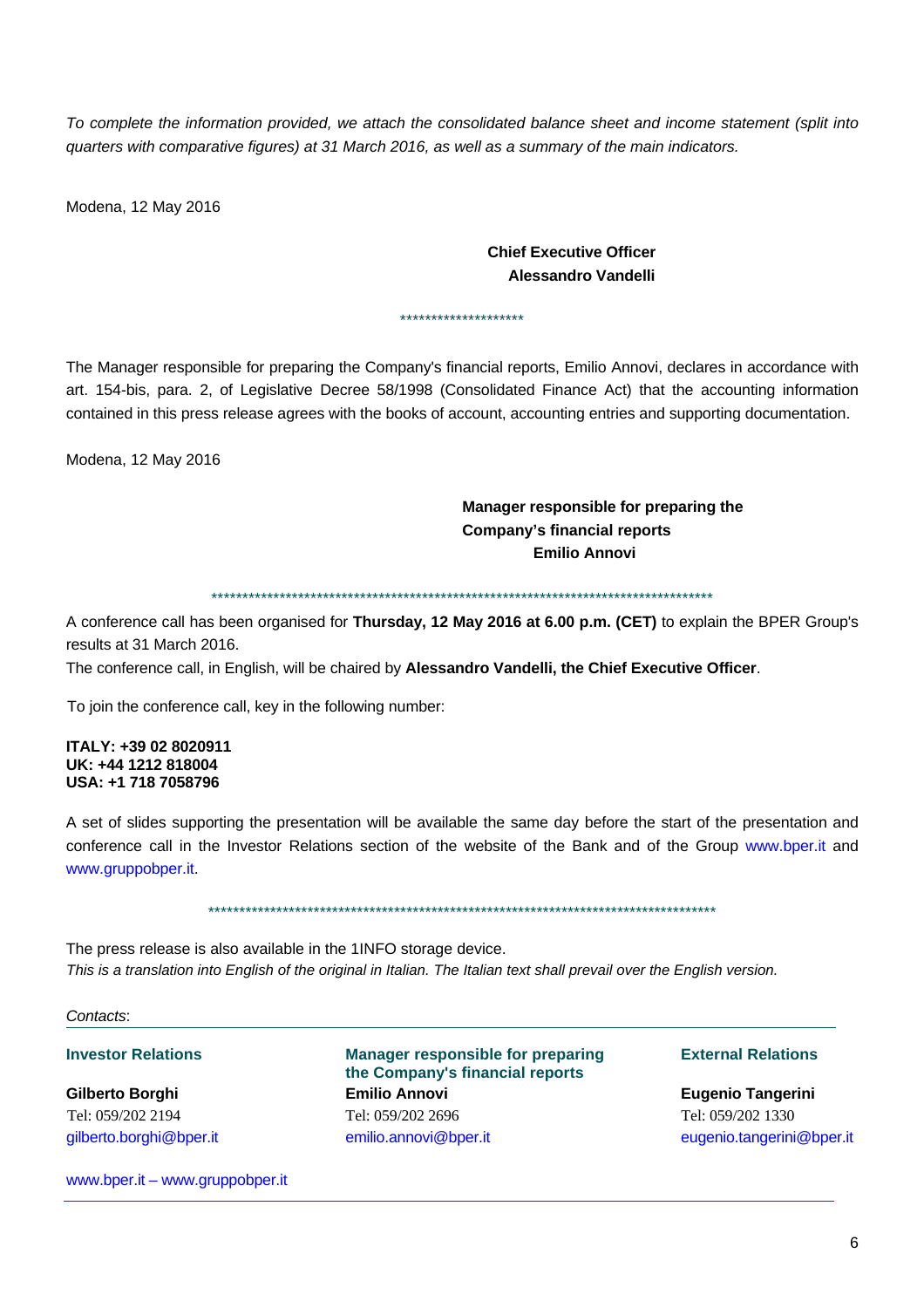#### **Notes:**

 $\mathbf{1}$ The estimated 2016 contribution recognised at 31 March and booked to administrative costs amounts to  $\epsilon$  15 million ( $\epsilon$  9.1 after tax), compared with an ordinary contribution paid by the Group in 2015 of € 13.3 million (a few days ago, the Supervisory Authority in charge asked the banks of the BPER group for a total payment of € 17.3 million, to be made by 15 June 2016).

5 Operating profit as shown in the attached reclassified income statement and represented by the sum of the following income statement

captions: Net interest and other banking income and Other operating charges/income (caption 220) net of indirect taxes recharged to customers (€ 30.4 million in the first quarter of 2016 and € 30.9 million in the first quarter of 2015).<br>
€ 30.4 million in the first quarter of 2015).

<sup>6</sup> Operating costs defined as reported in the attached reclassified income statement and represented by the sum of the following income statement captions: payroll costs (caption 180-a), other administrative expenses (caption 180-b) net of indirect taxes recovered from customers (see note 7), depreciation and amortisation (captions 200 and 210).<br>  $\frac{7}{3}$  See note 1

 $\frac{8}{9}$  See note 6

- $10$  See note 3
- $11$  See note 3

<sup>12</sup> The CET1 ratio at 31 December 2015 shown here for comparison purposes is the value calculated pro-forma to date, taking into account, as indicated at the time, the portion of profit realised in the second half of 2015 that could be included in capital. To date, this figure is formally confirmed as it has already approved by the Bank's shareholders.<br><sup>13</sup> The

The rule provides that banks have the right (in the form of an option) to continue to apply the existing tax provisions, providing they pay an annual fee equal to 1.5% of the difference between deferred tax assets (convertible) outstanding at the reporting date (with some corrections) and the taxes paid from 2008 up to the reporting date.

The commission, which has to be paid by 16 June following the year of reference and is deductible for IRES and IRAP purposes, is not due if the difference is negative. It should also be pointed out that the Decree provides for the issuing of a resolution by the Tax Authorities to establish the implementing provisions.

<sup>2</sup> Core revenues are represented by net interest income and net commission income and amount to € 473.9 million (€ 493.3 million at 31 March

<sup>2015).&</sup>lt;br>2015).<br><sup>3</sup> Common Equity Tier 1 ratio ("CET1"): calculated taking into account the share of profits attributable to equity earned during the first quarter of the year of € 22 million (around 6 bps). The Fully Phased CET1 ratio is estimated with reference to the same figures at 31 March 2016, according to the rules that will be fully applicable from January 2019.<br>
<sup>4</sup> The LCR index at 31 March 2016 stands at 117.5%, whereas the NSFR index is put at well over 100% (it was 110.9% at 31 December 2015)

Excluding the 2016 contribution to the Single Resolution Fund referred to in note 1.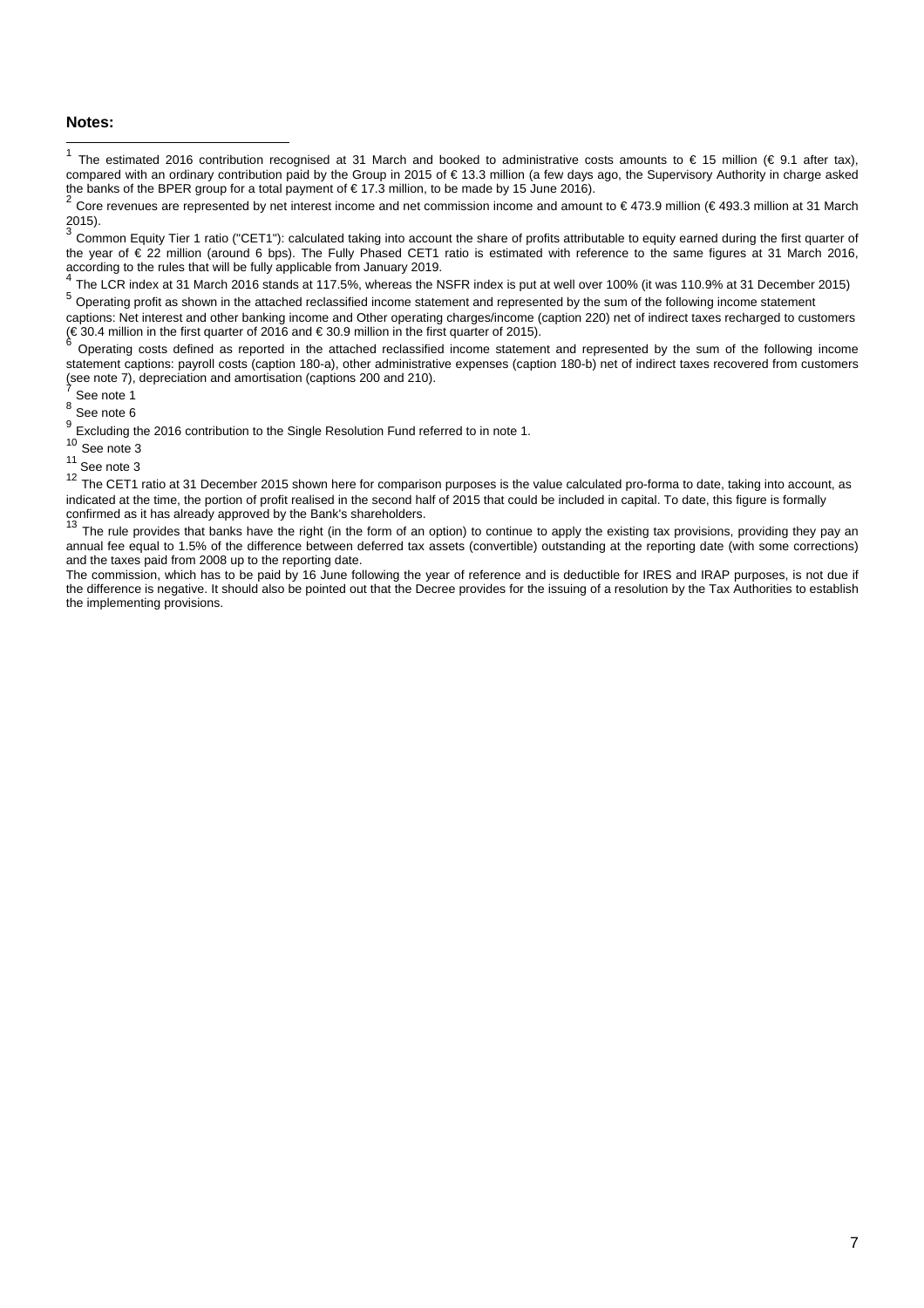

## Consolidated balance sheet as at 31 March 2016

|                                                                                                       |            |            |            | (in thousands of Euro) |
|-------------------------------------------------------------------------------------------------------|------------|------------|------------|------------------------|
| <b>Assets</b>                                                                                         | 31.03.2016 | 31.12.2015 | Change     | %change                |
|                                                                                                       |            |            |            |                        |
| 10. Cash and cash equivalents                                                                         | 354,274    | 390,371    | (36,097)   | $-9.25$                |
| 20. Financial assets held for trading<br>30. Financial assets designated at fair value through profit | 756,794    | 790,403    | (33,609)   | $-4.25$                |
| and loss                                                                                              | 82,094     | 86,639     | (4,545)    | $-5.25$                |
| 40. Financial assets available for sale                                                               | 8,657,467  | 8,022,164  | 635,303    | 7.92                   |
| 50. Financial assets held to maturity                                                                 | 2,662,059  | 2,663,859  | (1,800)    | $-0.07$                |
| 60. Due from banks                                                                                    | 966,175    | 1,087,313  | (121, 138) | $-11.14$               |
| 70. Loans to customers                                                                                | 44,048,428 | 43,702,561 | 345,867    | 0.79                   |
| 80. Hedging derivatives                                                                               | 57,330     | 38,182     | 19,148     | 50.15                  |
| 100. Equity investments                                                                               | 438,110    | 415,200    | 22,910     | 5.52                   |
| 120. Property, plant and equipment                                                                    | 934.901    | 941,121    | (6, 220)   | $-0.66$                |
| 130. Intangible assets                                                                                | 509,976    | 515,164    | (5, 188)   | $-1.01$                |
| of which: goodwill                                                                                    | 380,395    | 380,395    |            |                        |
| 140. Tax assets                                                                                       | 1,399,410  | 1,471,928  | (72, 518)  | $-4.93$                |
| a) current                                                                                            | 144,354    | 208,238    | (63, 884)  | $-30.68$               |
| b) deferred                                                                                           | 1,255,056  | 1,263,690  | (8,634)    | $-0.68$                |
| b1) of which L. 214/2011                                                                              | 1,059,926  | 1,072,618  | (12,692)   | $-1.18$                |
| 160. Other assets                                                                                     | 540,538    | 1,136,326  | (595, 788) | $-52.43$               |
| <b>Total assets</b>                                                                                   | 61,407,556 | 61,261,231 | 146,325    | 0.24                   |

<span id="page-7-0"></span>

|                                                                   |            |            |            | (in thousands of Euro) |
|-------------------------------------------------------------------|------------|------------|------------|------------------------|
| Liabilities and shareholders' equity                              | 31.03.2016 | 31.12.2015 | Change     | %change                |
|                                                                   |            |            |            |                        |
| 10. Due to banks                                                  | 6,497,622  | 5,522,992  | 974,630    | 17.65                  |
| 20. Due to customers                                              | 36,009,324 | 35,887,658 | 121,666    | 0.34                   |
| 30. Debt securities in issue                                      | 9,835,347  | 10,494,565 | (659, 218) | $-6.28$                |
| 40. Financial liabilities held for trading                        | 259,206    | 242,149    | 17,057     | 7.04                   |
| 50. Financial liabilities designated at fair value through profit |            |            |            |                        |
| and loss                                                          | 579,399    | 873,558    | (294, 159) | $-33.67$               |
| 60. Hedging derivatives                                           | 31,252     | 23,715     | 7,537      | 31.78                  |
| 80. Tax liabilities                                               | 112,903    | 109,013    | 3,890      | 3.57                   |
| a) current                                                        |            | 3,911      | (3,911)    | $-100.00$              |
| b) deferred                                                       | 112,903    | 105,102    | 7,801      | 7.42                   |
| 100. Other liabilities                                            | 1,745,558  | 1,844,715  | (99, 157)  | $-5.38$                |
| 110. Provision for termination indemnities                        | 202,019    | 200,669    | 1,350      | 0.67                   |
| 120. Provisions for risks and charges                             | 430,627    | 410,399    | 20,228     | 4.93                   |
| a) pensions and similar commitments                               | 134,474    | 124,500    | 9,974      | 8.01                   |
| b) other provisions                                               | 296,153    | 285,899    | 10,254     | 3.59                   |
| 140. Valuation reserves                                           | 159,450    | 148,982    | 10,468     | 7.03                   |
| 170. Reserves                                                     | 2,514,586  | 2,288,125  | 226,461    | 9.90                   |
| 180. Share premium reserve                                        | 930,073    | 930,073    |            |                        |
| 190. Share capital                                                | 1,443,925  | 1,443,925  |            |                        |
| 200. Treasury shares                                              | (7, 255)   | (7, 255)   |            |                        |
| 210. Minority interests                                           | 632,545    | 627,287    | 5,258      | 0.84                   |
| 220. Profit (Loss) for the period                                 | 30,975     | 220,661    | (189, 686) | $-85.96$               |
| Total liabilities and shareholders' equity                        | 61,407,556 | 61,261,231 | 146,325    | 0.24                   |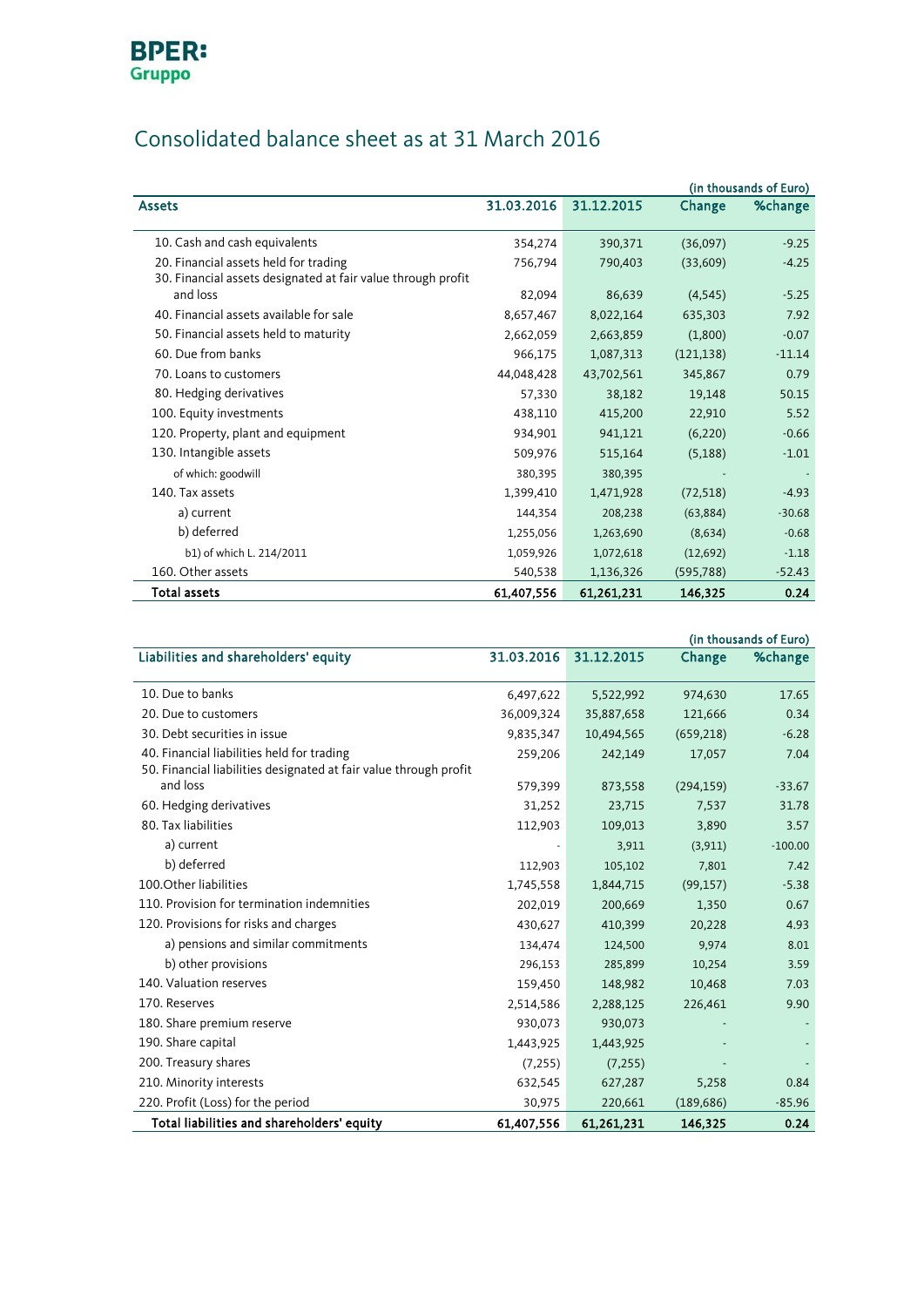

|                 |                                                                                                                                            |            |            | (in thousands of Euro) |                |
|-----------------|--------------------------------------------------------------------------------------------------------------------------------------------|------------|------------|------------------------|----------------|
| <b>Captions</b> |                                                                                                                                            | 31.03.2016 | 31.03.2015 |                        | Change %change |
| $10+20$         | Net interest income                                                                                                                        | 296,800    | 314,095    | (17, 295)              | $-5.51$        |
| $40 + 50$       | Net commission income                                                                                                                      | 177,083    | 179,203    | (2,120)                | $-1.18$        |
|                 |                                                                                                                                            |            |            |                        |                |
| 70              | <b>Dividends</b>                                                                                                                           | 86         | 249        | (163)                  | $-65.46$       |
| 80+90+100+110   | Net trading income                                                                                                                         | 15,662     | 46,058     | (30, 396)              | $-66.00$       |
| $220(*)$        | Other operating charges/income                                                                                                             | 15,538     | 15,443     | 95                     | 0.62           |
|                 | Operating income                                                                                                                           | 505,169    | 555,048    | (49, 879)              | $-8.99$        |
| 180a)           | Payroll                                                                                                                                    | (196, 586) | (199, 322) | 2,736                  | $-1.37$        |
| $180 b) (*)$    | Other administrative costs                                                                                                                 | (116, 125) | (93,620)   | (22, 505)              | 24.04          |
| $200 + 210$     | Net adjustments to property, plant, equipment and                                                                                          |            |            |                        |                |
|                 | intangible assets                                                                                                                          | (17,084)   | (17, 330)  | 246                    | $-1.42$        |
|                 | <b>Operating costs</b>                                                                                                                     | (329,795)  | (310, 272) | (19, 523)              | 6.29           |
|                 | Net operating income                                                                                                                       | 175.374    | 244.776    | (69, 402)              | $-28.35$       |
| 130a            | Net impairment adjustments to loan                                                                                                         | (114, 167) | (147, 504) | 33,337                 | $-22.60$       |
| $130 b)+c)$     | Net impairment adjustments to financial assets<br>available for sale and held to maturity<br>Net impairment adjustments to other financial | (3,678)    | (6, 347)   | 2,669                  | $-42.05$       |
| 130 d)          | assets                                                                                                                                     | (3,666)    | 3,879      | (7, 545)               | $-194.51$      |
|                 | Net impairment adjustments                                                                                                                 | (121, 511) | (149, 972) | 28,461                 | $-18.98$       |
| 190             | Net provisions for risks and charges                                                                                                       | (9,621)    | (14,096)   | 4,475                  | $-31.75$       |
| 240+260+270     | Gains (Losses) from equity instruments, on disposal<br>of investments and adjustment to goodwill                                           | 3,193      | (1,773)    | 4,966                  | $-280.09$      |
| 280             | Profit (Loss) from current operations before tax                                                                                           | 47,435     | 78,935     | (31,500)               | $-39.91$       |
| 290             | Income taxes on current operations for the period                                                                                          | (14, 104)  | (27, 234)  | 13,130                 | $-48.21$       |
| 320             | Net profit (loss) for the period                                                                                                           | 33,331     | 51,701     | (18, 370)              | $-35.53$       |
| 330             | Net profit (loss) pertaining to minority interests                                                                                         | (2,356)    | (6,504)    | 4,148                  | $-63.78$       |
| 340             | Profit (loss) for the period pertaining to the<br><b>Parent Company</b>                                                                    | 30,975     | 45,197     | (14, 222)              | $-31.47$       |
|                 |                                                                                                                                            |            |            |                        |                |
| $(*)$           | Caption net of recovery of taxes                                                                                                           | 30,405     | 30,864     | (459)                  | $-1.49$        |

## Reclassified consolidated income statement as at 31 March 2016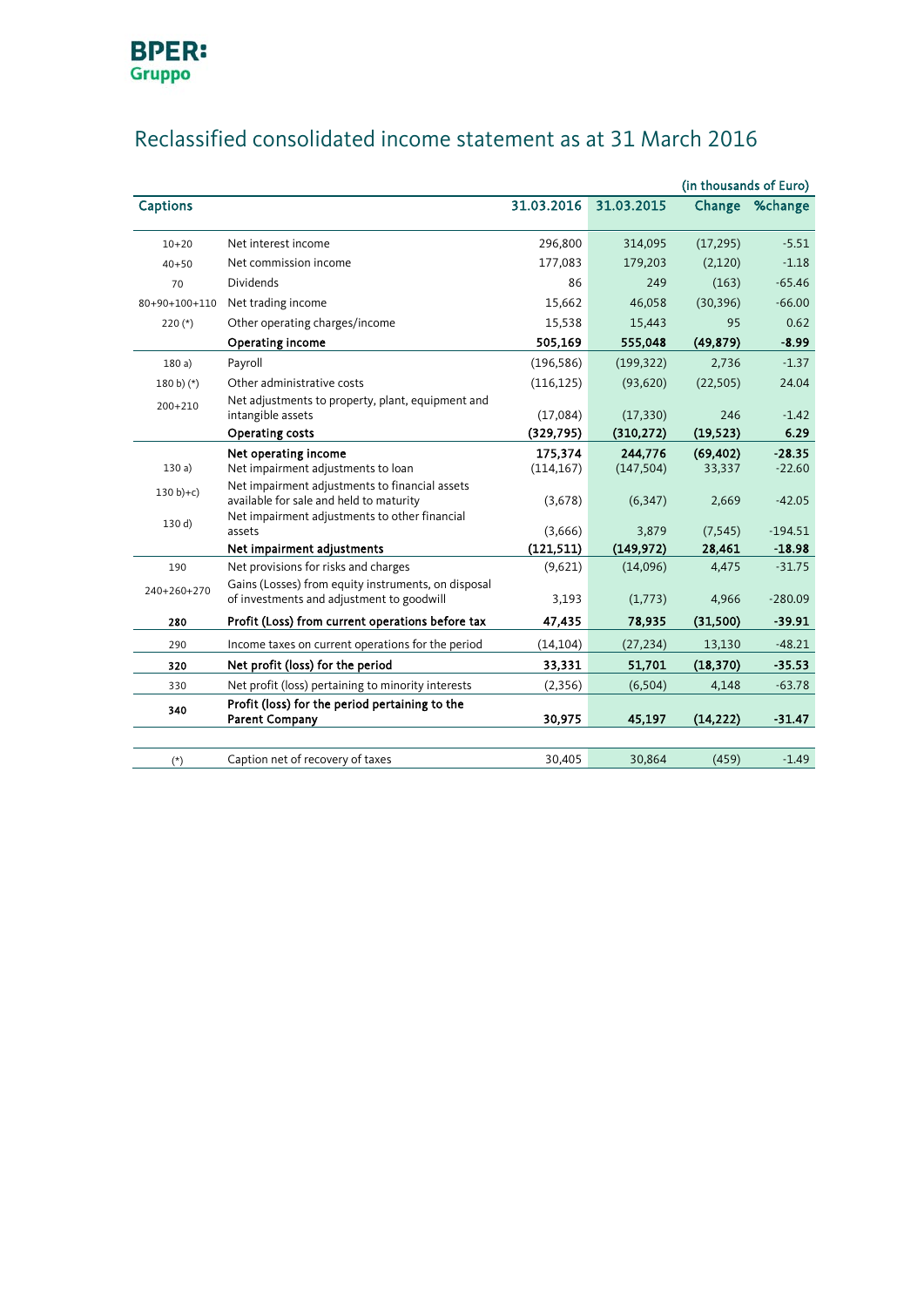# **BPER:**<br>Gruppo

## Reclassified consolidated income statement by quarter as at 31 March 2016

|                 |                                                           |            |            |            |            | (in thousands) |
|-----------------|-----------------------------------------------------------|------------|------------|------------|------------|----------------|
| <b>Captions</b> |                                                           | 1st        | 1st        | 2nd        | 3rd        | 4th            |
|                 |                                                           | quarter    | quarter    | quarter    | quarter    | quarter        |
|                 |                                                           | 2016       | 2015       | 2015       | 2015       | 2015           |
| $10 + 20$       | Net interest income                                       | 296,800    | 314,095    | 308,370    | 302,036    | 303,040        |
| $40 + 50$       | Net commission income                                     | 177,083    | 179,203    | 180,650    | 177,844    | 188,996        |
| 70              | Dividends                                                 | 86         | 249        | 13,583     | 457        | 1,664          |
| $80 + 90 +$     |                                                           |            |            |            |            |                |
| $100 + 110$     | Net trading income                                        | 15,662     | 46,058     | 15,463     | 20,361     | 266,002        |
| $220(*)$        | Other operating charges/income                            | 15,538     | 15,443     | 9,269      | 12,274     | 15,516         |
|                 | Operating income                                          | 505,169    | 555,048    | 527,335    | 512,972    | 775,218        |
| 180a)           | Payroll                                                   | (196, 586) | (199, 322) | (196, 883) | (232, 374) | (196, 474)     |
| 180 b) $(*)$    | Other administrative costs                                | (116, 125) | (93, 620)  | (103, 392) | (95, 698)  | (169, 466)     |
| $210 +$         | Net adjustments to property, plant and equipment and      |            |            |            |            |                |
| 220             | intangible assets                                         | (17,084)   | (17, 330)  | (17,087)   | (17, 495)  | (28, 337)      |
|                 | Operating costs                                           | (329, 795) | (310, 272) | (317, 362) | (345, 567) | (394, 277)     |
|                 | Net operating income                                      | 175,374    | 244,776    | 209,973    | 167,405    | 380,941        |
| 130a)           | Net impairment adjustments to loans                       | (114, 167) | (147, 504) | (150, 237) | (127, 156) | (280, 902)     |
| 130             | Net impairment adjustments to financial assets available  |            |            |            |            |                |
| $b)+c)$         | for sale and held to maturity                             | (3,678)    | (6, 347)   | (2, 552)   | (7, 563)   | (10, 881)      |
| 130 d)          | Net impairment adjustments to other financial             |            |            |            |            |                |
|                 | transactions                                              | (3,666)    | 3,879      | (4,997)    | (348)      | (3, 192)       |
|                 | Net impairment adjustments                                | (121, 511) | (149, 972) | (157, 786) | (135,067)  | (294, 975)     |
| 190             | Net provisions for risks and charges                      | (9,621)    | (14,096)   | (22, 689)  | (15, 440)  | 88             |
| $240 + 260$     | Gains (Losses) on disposal of investments and adjustments |            |            |            |            |                |
| $+270$          | to goodwill                                               | 3,193      | (1,773)    | 7,173      | (6, 846)   | 1,802          |
| 280             | Profit from current operations before income tax          | 47,435     | 78,935     | 36,671     | 10,052     | 87,856         |
| 290             | Income taxes on current operations                        | (14, 104)  | (27, 234)  | (7, 367)   | (2, 313)   | 42,632         |
| 320             | Net profit (loss) for the period                          | 33,331     | 51,701     | 29,304     | 7,739      | 130,488        |
|                 | Net profit (loss) for the period pertaining to minority   |            |            |            |            |                |
| 330             | interests                                                 | (2, 356)   | (6, 504)   | (1,270)    | 1,616      | 7,587          |
|                 | Profit (Loss) for the period pertaining to                |            |            |            |            |                |
| 340             | the Parent Company                                        | 30,975     | 45,197     | 28,034     | 9,355      | 138,075        |
|                 |                                                           |            |            |            |            |                |
| $(*)$           | Caption net of recovery of taxes                          | 30,405     | 30,864     | 31,763     | 30,804     | 29,871         |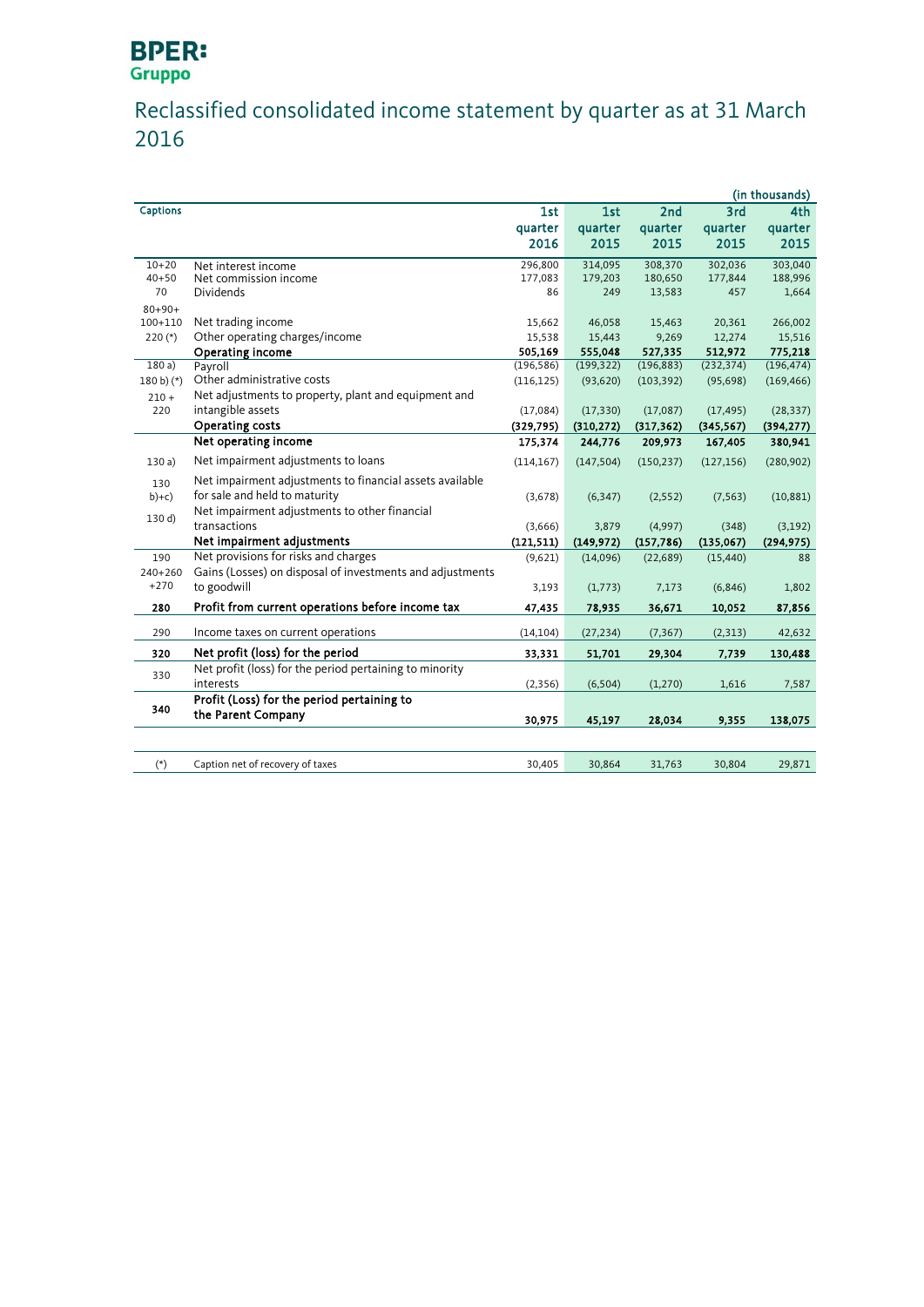## **BPER:**<br>Gruppo

## Consolidated income statement as at 31 March 2016

| 31.03.2015<br><b>Captions</b><br>31.03.2016<br>Change<br>10. Interest and similar income<br>384,670<br>431,035<br>(46, 365)<br>(116,940)<br>29,070<br>20. Interest and similar expense<br>(87, 870)<br>30. Net interest income<br>296,800<br>314,095<br>(17, 295)<br>40. Commission income<br>188,020<br>(2,834)<br>185,186<br>714<br>50. Commission expense<br>(8,103)<br>(8, 817)<br>177,083<br>179,203<br>(2, 120)<br>60. Net commission income<br>70. Dividends and similar income<br>(163)<br>86<br>249<br>80. Net trading income<br>(25, 801)<br>(46, 214)<br>20,413<br>90. Net hedging gains (losses)<br>355<br>120<br>(235)<br>8,908<br>100. Gains/losses on disposal or repurchase of:<br>37,346<br>28,438<br>a) loans<br>7<br>3,804<br>(3,797)<br>b) financial assets available for sale<br>38,237<br>25,092<br>13,145<br>c) financial assets held to maturity<br>92<br>(92)<br>d) financial liabilities<br>(898)<br>(366)<br>(532)<br>110. Net results on financial assets and liabilities designated at<br>fair value<br>3,997<br>(3, 148)<br>7,145<br>(49, 974)<br>120. Net interest and other banking income<br>489,631<br>539,605<br>130. Net impairment adjustments to:<br>(121, 511)<br>(149, 972)<br>28,461<br>a) loans<br>(147, 504)<br>33,337<br>(114, 167)<br>b) financial assets available for sale<br>(6, 347)<br>2,669<br>(3,678)<br>d) other financial assets<br>(3,666)<br>3,879<br>(7, 545)<br>140. Net profit from financial activities<br>(21, 513)<br>368,120<br>389,633<br>180. Administrative costs:<br>(343, 116)<br>(323, 806)<br>(19,310)<br>a) payroll<br>(196, 586)<br>(199, 322)<br>2,736<br>b) other administrative costs<br>(146, 530)<br>(124, 484)<br>(22,046)<br>190. Net provision for risks and charges<br>(9,621)<br>(14,096)<br>4,475<br>200. Net adjustments to property, plant and equipment<br>(8,983)<br>(9, 944)<br>961<br>210. Net adjustments to intangible assets<br>(8,101)<br>(7, 386)<br>(715)<br>45,943<br>220. Other operating charges/income<br>46,307<br>(364)<br>(14, 953)<br>230. Operating costs<br>(323, 878)<br>(308, 925)<br>240. Profit (Loss) from equity investments<br>3,143<br>(1,886)<br>5,029<br>270. Gains (Losses) on disposal of investments<br>50<br>113<br>(63) |                                                       |        |        |          | (in thousands of Euro) |
|-------------------------------------------------------------------------------------------------------------------------------------------------------------------------------------------------------------------------------------------------------------------------------------------------------------------------------------------------------------------------------------------------------------------------------------------------------------------------------------------------------------------------------------------------------------------------------------------------------------------------------------------------------------------------------------------------------------------------------------------------------------------------------------------------------------------------------------------------------------------------------------------------------------------------------------------------------------------------------------------------------------------------------------------------------------------------------------------------------------------------------------------------------------------------------------------------------------------------------------------------------------------------------------------------------------------------------------------------------------------------------------------------------------------------------------------------------------------------------------------------------------------------------------------------------------------------------------------------------------------------------------------------------------------------------------------------------------------------------------------------------------------------------------------------------------------------------------------------------------------------------------------------------------------------------------------------------------------------------------------------------------------------------------------------------------------------------------------------------------------------------------------------------------------------------------------------------------------------------------------------|-------------------------------------------------------|--------|--------|----------|------------------------|
|                                                                                                                                                                                                                                                                                                                                                                                                                                                                                                                                                                                                                                                                                                                                                                                                                                                                                                                                                                                                                                                                                                                                                                                                                                                                                                                                                                                                                                                                                                                                                                                                                                                                                                                                                                                                                                                                                                                                                                                                                                                                                                                                                                                                                                                 |                                                       |        |        |          | %change                |
|                                                                                                                                                                                                                                                                                                                                                                                                                                                                                                                                                                                                                                                                                                                                                                                                                                                                                                                                                                                                                                                                                                                                                                                                                                                                                                                                                                                                                                                                                                                                                                                                                                                                                                                                                                                                                                                                                                                                                                                                                                                                                                                                                                                                                                                 |                                                       |        |        |          | $-10.76$               |
|                                                                                                                                                                                                                                                                                                                                                                                                                                                                                                                                                                                                                                                                                                                                                                                                                                                                                                                                                                                                                                                                                                                                                                                                                                                                                                                                                                                                                                                                                                                                                                                                                                                                                                                                                                                                                                                                                                                                                                                                                                                                                                                                                                                                                                                 |                                                       |        |        |          | $-24.86$               |
|                                                                                                                                                                                                                                                                                                                                                                                                                                                                                                                                                                                                                                                                                                                                                                                                                                                                                                                                                                                                                                                                                                                                                                                                                                                                                                                                                                                                                                                                                                                                                                                                                                                                                                                                                                                                                                                                                                                                                                                                                                                                                                                                                                                                                                                 |                                                       |        |        |          | $-5.51$                |
|                                                                                                                                                                                                                                                                                                                                                                                                                                                                                                                                                                                                                                                                                                                                                                                                                                                                                                                                                                                                                                                                                                                                                                                                                                                                                                                                                                                                                                                                                                                                                                                                                                                                                                                                                                                                                                                                                                                                                                                                                                                                                                                                                                                                                                                 |                                                       |        |        |          | $-1.51$                |
|                                                                                                                                                                                                                                                                                                                                                                                                                                                                                                                                                                                                                                                                                                                                                                                                                                                                                                                                                                                                                                                                                                                                                                                                                                                                                                                                                                                                                                                                                                                                                                                                                                                                                                                                                                                                                                                                                                                                                                                                                                                                                                                                                                                                                                                 |                                                       |        |        |          | $-8.10$                |
|                                                                                                                                                                                                                                                                                                                                                                                                                                                                                                                                                                                                                                                                                                                                                                                                                                                                                                                                                                                                                                                                                                                                                                                                                                                                                                                                                                                                                                                                                                                                                                                                                                                                                                                                                                                                                                                                                                                                                                                                                                                                                                                                                                                                                                                 |                                                       |        |        |          | $-1.18$                |
|                                                                                                                                                                                                                                                                                                                                                                                                                                                                                                                                                                                                                                                                                                                                                                                                                                                                                                                                                                                                                                                                                                                                                                                                                                                                                                                                                                                                                                                                                                                                                                                                                                                                                                                                                                                                                                                                                                                                                                                                                                                                                                                                                                                                                                                 |                                                       |        |        |          | $-65.46$               |
|                                                                                                                                                                                                                                                                                                                                                                                                                                                                                                                                                                                                                                                                                                                                                                                                                                                                                                                                                                                                                                                                                                                                                                                                                                                                                                                                                                                                                                                                                                                                                                                                                                                                                                                                                                                                                                                                                                                                                                                                                                                                                                                                                                                                                                                 |                                                       |        |        |          | $-226.39$              |
|                                                                                                                                                                                                                                                                                                                                                                                                                                                                                                                                                                                                                                                                                                                                                                                                                                                                                                                                                                                                                                                                                                                                                                                                                                                                                                                                                                                                                                                                                                                                                                                                                                                                                                                                                                                                                                                                                                                                                                                                                                                                                                                                                                                                                                                 |                                                       |        |        |          | $-66.20$               |
|                                                                                                                                                                                                                                                                                                                                                                                                                                                                                                                                                                                                                                                                                                                                                                                                                                                                                                                                                                                                                                                                                                                                                                                                                                                                                                                                                                                                                                                                                                                                                                                                                                                                                                                                                                                                                                                                                                                                                                                                                                                                                                                                                                                                                                                 |                                                       |        |        |          | 31.32                  |
|                                                                                                                                                                                                                                                                                                                                                                                                                                                                                                                                                                                                                                                                                                                                                                                                                                                                                                                                                                                                                                                                                                                                                                                                                                                                                                                                                                                                                                                                                                                                                                                                                                                                                                                                                                                                                                                                                                                                                                                                                                                                                                                                                                                                                                                 |                                                       |        |        |          | $-99.82$               |
|                                                                                                                                                                                                                                                                                                                                                                                                                                                                                                                                                                                                                                                                                                                                                                                                                                                                                                                                                                                                                                                                                                                                                                                                                                                                                                                                                                                                                                                                                                                                                                                                                                                                                                                                                                                                                                                                                                                                                                                                                                                                                                                                                                                                                                                 |                                                       |        |        |          | 52.39                  |
|                                                                                                                                                                                                                                                                                                                                                                                                                                                                                                                                                                                                                                                                                                                                                                                                                                                                                                                                                                                                                                                                                                                                                                                                                                                                                                                                                                                                                                                                                                                                                                                                                                                                                                                                                                                                                                                                                                                                                                                                                                                                                                                                                                                                                                                 |                                                       |        |        |          | $-100.00$              |
|                                                                                                                                                                                                                                                                                                                                                                                                                                                                                                                                                                                                                                                                                                                                                                                                                                                                                                                                                                                                                                                                                                                                                                                                                                                                                                                                                                                                                                                                                                                                                                                                                                                                                                                                                                                                                                                                                                                                                                                                                                                                                                                                                                                                                                                 |                                                       |        |        |          | 145.36                 |
|                                                                                                                                                                                                                                                                                                                                                                                                                                                                                                                                                                                                                                                                                                                                                                                                                                                                                                                                                                                                                                                                                                                                                                                                                                                                                                                                                                                                                                                                                                                                                                                                                                                                                                                                                                                                                                                                                                                                                                                                                                                                                                                                                                                                                                                 |                                                       |        |        |          |                        |
|                                                                                                                                                                                                                                                                                                                                                                                                                                                                                                                                                                                                                                                                                                                                                                                                                                                                                                                                                                                                                                                                                                                                                                                                                                                                                                                                                                                                                                                                                                                                                                                                                                                                                                                                                                                                                                                                                                                                                                                                                                                                                                                                                                                                                                                 |                                                       |        |        |          | $-226.97$              |
|                                                                                                                                                                                                                                                                                                                                                                                                                                                                                                                                                                                                                                                                                                                                                                                                                                                                                                                                                                                                                                                                                                                                                                                                                                                                                                                                                                                                                                                                                                                                                                                                                                                                                                                                                                                                                                                                                                                                                                                                                                                                                                                                                                                                                                                 |                                                       |        |        |          | $-9.26$                |
|                                                                                                                                                                                                                                                                                                                                                                                                                                                                                                                                                                                                                                                                                                                                                                                                                                                                                                                                                                                                                                                                                                                                                                                                                                                                                                                                                                                                                                                                                                                                                                                                                                                                                                                                                                                                                                                                                                                                                                                                                                                                                                                                                                                                                                                 |                                                       |        |        |          | $-18.98$               |
|                                                                                                                                                                                                                                                                                                                                                                                                                                                                                                                                                                                                                                                                                                                                                                                                                                                                                                                                                                                                                                                                                                                                                                                                                                                                                                                                                                                                                                                                                                                                                                                                                                                                                                                                                                                                                                                                                                                                                                                                                                                                                                                                                                                                                                                 |                                                       |        |        |          | $-22.60$               |
|                                                                                                                                                                                                                                                                                                                                                                                                                                                                                                                                                                                                                                                                                                                                                                                                                                                                                                                                                                                                                                                                                                                                                                                                                                                                                                                                                                                                                                                                                                                                                                                                                                                                                                                                                                                                                                                                                                                                                                                                                                                                                                                                                                                                                                                 |                                                       |        |        |          | $-42.05$               |
|                                                                                                                                                                                                                                                                                                                                                                                                                                                                                                                                                                                                                                                                                                                                                                                                                                                                                                                                                                                                                                                                                                                                                                                                                                                                                                                                                                                                                                                                                                                                                                                                                                                                                                                                                                                                                                                                                                                                                                                                                                                                                                                                                                                                                                                 |                                                       |        |        |          | $-194.51$              |
|                                                                                                                                                                                                                                                                                                                                                                                                                                                                                                                                                                                                                                                                                                                                                                                                                                                                                                                                                                                                                                                                                                                                                                                                                                                                                                                                                                                                                                                                                                                                                                                                                                                                                                                                                                                                                                                                                                                                                                                                                                                                                                                                                                                                                                                 |                                                       |        |        |          | $-5.52$                |
|                                                                                                                                                                                                                                                                                                                                                                                                                                                                                                                                                                                                                                                                                                                                                                                                                                                                                                                                                                                                                                                                                                                                                                                                                                                                                                                                                                                                                                                                                                                                                                                                                                                                                                                                                                                                                                                                                                                                                                                                                                                                                                                                                                                                                                                 |                                                       |        |        |          | 5.96                   |
|                                                                                                                                                                                                                                                                                                                                                                                                                                                                                                                                                                                                                                                                                                                                                                                                                                                                                                                                                                                                                                                                                                                                                                                                                                                                                                                                                                                                                                                                                                                                                                                                                                                                                                                                                                                                                                                                                                                                                                                                                                                                                                                                                                                                                                                 |                                                       |        |        |          | $-1.37$                |
|                                                                                                                                                                                                                                                                                                                                                                                                                                                                                                                                                                                                                                                                                                                                                                                                                                                                                                                                                                                                                                                                                                                                                                                                                                                                                                                                                                                                                                                                                                                                                                                                                                                                                                                                                                                                                                                                                                                                                                                                                                                                                                                                                                                                                                                 |                                                       |        |        |          | 17.71                  |
|                                                                                                                                                                                                                                                                                                                                                                                                                                                                                                                                                                                                                                                                                                                                                                                                                                                                                                                                                                                                                                                                                                                                                                                                                                                                                                                                                                                                                                                                                                                                                                                                                                                                                                                                                                                                                                                                                                                                                                                                                                                                                                                                                                                                                                                 |                                                       |        |        |          | $-31.75$               |
|                                                                                                                                                                                                                                                                                                                                                                                                                                                                                                                                                                                                                                                                                                                                                                                                                                                                                                                                                                                                                                                                                                                                                                                                                                                                                                                                                                                                                                                                                                                                                                                                                                                                                                                                                                                                                                                                                                                                                                                                                                                                                                                                                                                                                                                 |                                                       |        |        |          | $-9.66$                |
|                                                                                                                                                                                                                                                                                                                                                                                                                                                                                                                                                                                                                                                                                                                                                                                                                                                                                                                                                                                                                                                                                                                                                                                                                                                                                                                                                                                                                                                                                                                                                                                                                                                                                                                                                                                                                                                                                                                                                                                                                                                                                                                                                                                                                                                 |                                                       |        |        |          | 9.68                   |
|                                                                                                                                                                                                                                                                                                                                                                                                                                                                                                                                                                                                                                                                                                                                                                                                                                                                                                                                                                                                                                                                                                                                                                                                                                                                                                                                                                                                                                                                                                                                                                                                                                                                                                                                                                                                                                                                                                                                                                                                                                                                                                                                                                                                                                                 |                                                       |        |        |          | $-0.79$                |
|                                                                                                                                                                                                                                                                                                                                                                                                                                                                                                                                                                                                                                                                                                                                                                                                                                                                                                                                                                                                                                                                                                                                                                                                                                                                                                                                                                                                                                                                                                                                                                                                                                                                                                                                                                                                                                                                                                                                                                                                                                                                                                                                                                                                                                                 |                                                       |        |        |          | 4.84                   |
|                                                                                                                                                                                                                                                                                                                                                                                                                                                                                                                                                                                                                                                                                                                                                                                                                                                                                                                                                                                                                                                                                                                                                                                                                                                                                                                                                                                                                                                                                                                                                                                                                                                                                                                                                                                                                                                                                                                                                                                                                                                                                                                                                                                                                                                 |                                                       |        |        |          | $-266.65$              |
|                                                                                                                                                                                                                                                                                                                                                                                                                                                                                                                                                                                                                                                                                                                                                                                                                                                                                                                                                                                                                                                                                                                                                                                                                                                                                                                                                                                                                                                                                                                                                                                                                                                                                                                                                                                                                                                                                                                                                                                                                                                                                                                                                                                                                                                 |                                                       |        |        |          | $-55.75$               |
|                                                                                                                                                                                                                                                                                                                                                                                                                                                                                                                                                                                                                                                                                                                                                                                                                                                                                                                                                                                                                                                                                                                                                                                                                                                                                                                                                                                                                                                                                                                                                                                                                                                                                                                                                                                                                                                                                                                                                                                                                                                                                                                                                                                                                                                 | 280. Profit (Loss) from current operations before tax | 47,435 | 78,935 | (31,500) | $-39.91$               |
| (14, 104)<br>290. Income taxes on current operations for the period<br>(27, 234)<br>13,130                                                                                                                                                                                                                                                                                                                                                                                                                                                                                                                                                                                                                                                                                                                                                                                                                                                                                                                                                                                                                                                                                                                                                                                                                                                                                                                                                                                                                                                                                                                                                                                                                                                                                                                                                                                                                                                                                                                                                                                                                                                                                                                                                      |                                                       |        |        |          | $-48.21$               |
| 300. Profit (Loss) from current operations after tax<br>51,701<br>(18, 370)<br>33,331                                                                                                                                                                                                                                                                                                                                                                                                                                                                                                                                                                                                                                                                                                                                                                                                                                                                                                                                                                                                                                                                                                                                                                                                                                                                                                                                                                                                                                                                                                                                                                                                                                                                                                                                                                                                                                                                                                                                                                                                                                                                                                                                                           |                                                       |        |        |          | $-35.53$               |
| 320. Net profit (loss) for the period<br>(18, 370)<br>51,701<br>33,331                                                                                                                                                                                                                                                                                                                                                                                                                                                                                                                                                                                                                                                                                                                                                                                                                                                                                                                                                                                                                                                                                                                                                                                                                                                                                                                                                                                                                                                                                                                                                                                                                                                                                                                                                                                                                                                                                                                                                                                                                                                                                                                                                                          |                                                       |        |        |          | $-35.53$               |
| 330. Net profit (loss) for the period pertaining to minority<br>interests<br>(2, 356)<br>(6,504)<br>4,148                                                                                                                                                                                                                                                                                                                                                                                                                                                                                                                                                                                                                                                                                                                                                                                                                                                                                                                                                                                                                                                                                                                                                                                                                                                                                                                                                                                                                                                                                                                                                                                                                                                                                                                                                                                                                                                                                                                                                                                                                                                                                                                                       |                                                       |        |        |          | $-63.78$               |
| 340. Profit (Loss) for the period pertaining to the Parent                                                                                                                                                                                                                                                                                                                                                                                                                                                                                                                                                                                                                                                                                                                                                                                                                                                                                                                                                                                                                                                                                                                                                                                                                                                                                                                                                                                                                                                                                                                                                                                                                                                                                                                                                                                                                                                                                                                                                                                                                                                                                                                                                                                      |                                                       |        |        |          |                        |
| 30,975<br>45,197<br>(14, 222)<br>Company                                                                                                                                                                                                                                                                                                                                                                                                                                                                                                                                                                                                                                                                                                                                                                                                                                                                                                                                                                                                                                                                                                                                                                                                                                                                                                                                                                                                                                                                                                                                                                                                                                                                                                                                                                                                                                                                                                                                                                                                                                                                                                                                                                                                        |                                                       |        |        |          | $-31.47$               |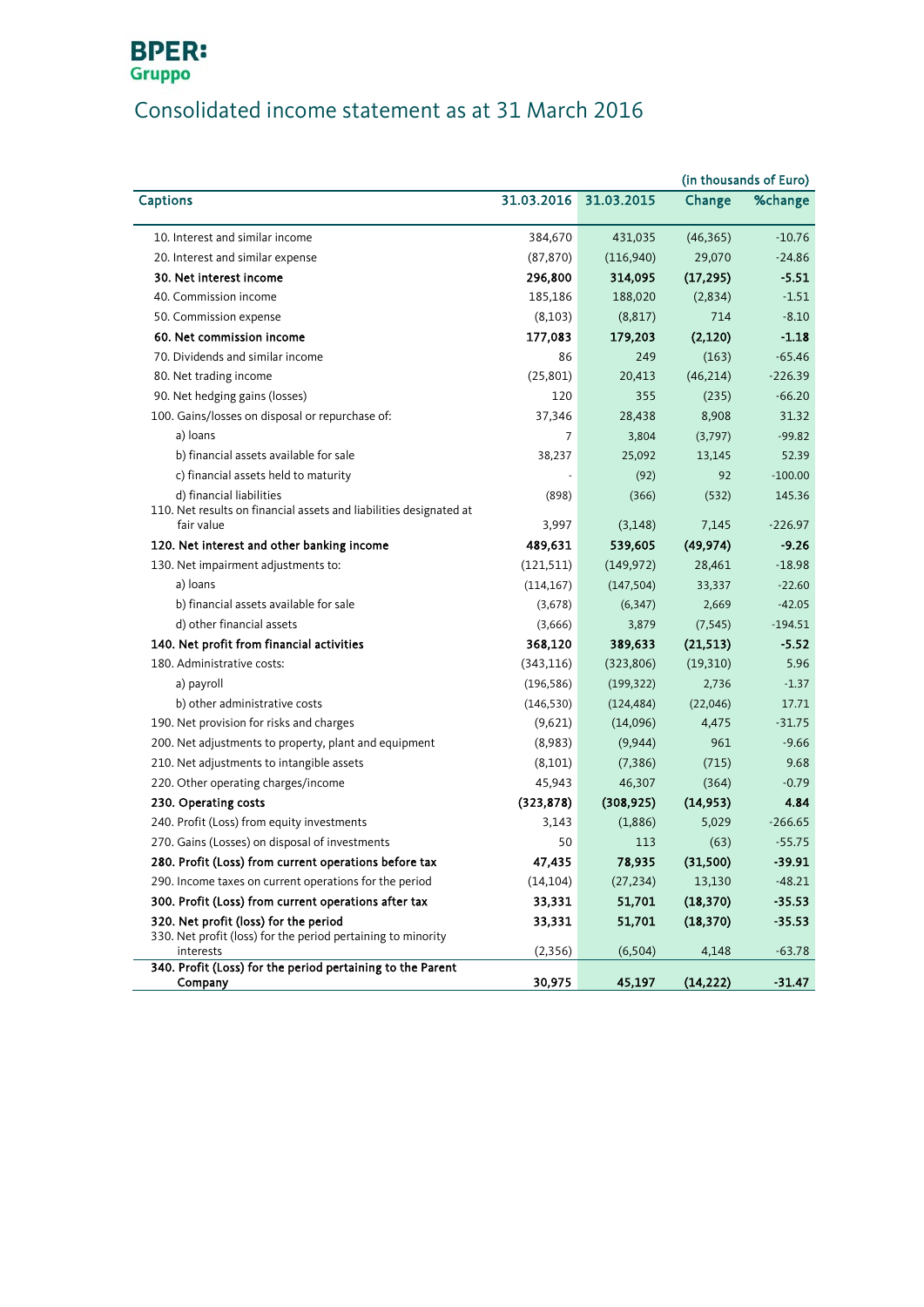## **BPER:**<br>Gruppo

## Consolidated income statement by quarter as at 31 March 2016

| <b>Captions</b>                                                    | 31.03.2016 | 31.03.2015 | 2nd quarter | 3rd quarter | 4th quarter |
|--------------------------------------------------------------------|------------|------------|-------------|-------------|-------------|
|                                                                    |            |            | 2015        | 2015        | 2015        |
|                                                                    |            |            |             |             |             |
| 10. Interest and similar income                                    | 384,670    | 431,035    | 415,453     | 402,855     | 399,056     |
| 20. Interest and similar expense                                   | (87, 870)  | (116,940)  | (107, 083)  | (100, 819)  | (96,016)    |
| 30. Net interest income                                            | 296,800    | 314,095    | 308,370     | 302,036     | 303,040     |
| 40. Commission income                                              | 185,186    | 188,020    | 189,373     | 187,648     | 197,433     |
| 50. Commission expense                                             | (8,103)    | (8, 817)   | (8, 723)    | (9,804)     | (8, 437)    |
| 60. Net commission income                                          | 177,083    | 179,203    | 180,650     | 177,844     | 188,996     |
| 70. Dividends and similar income                                   | 86         | 249        | 13,583      | 457         | 1,664       |
| 80. Net trading income                                             | (25, 801)  | 20,413     | (6,009)     | 591         | 17,836      |
| 90. Net hedging gains (losses)                                     | 120        | 355        | (520)       | (634)       | (90)        |
| 100. Gains/losses on disposal or repurchase of:                    | 37,346     | 28,438     | 15,882      | 22,809      | 248,337     |
| a) loans                                                           | 7          | 3,804      | 601         | (200)       | (182)       |
| b) financial assets available for sale                             | 38,237     | 25,092     | 15,486      | 23,048      | 249,545     |
| c) financial assets held to maturity                               |            | (92)       | 300         |             | 13          |
| d) financial liabilities                                           | (898)      | (366)      | (505)       | (39)        | (1,039)     |
| 110. Net results on financial assets and liabilities designated at |            |            |             |             |             |
| fair value                                                         | 3,997      | (3, 148)   | 6,110       | (2,405)     | (81)        |
| 120. Net interest and other banking income                         | 489,631    | 539,605    | 518,066     | 500,698     | 759,702     |
| 130. Net impairment adjustments to:                                | (121, 511) | (149, 972) | (157, 786)  | (135,067)   | (294, 975)  |
| a) loans                                                           | (114, 167) | (147, 504) | (150, 237)  | (127, 156)  | (280, 902)  |
| b) financial assets available for sale                             | (3,678)    | (6, 347)   | (2, 552)    | (7, 563)    | (10, 881)   |
| d) other financial assets                                          | (3,666)    | 3,879      | (4,997)     | (348)       | (3, 192)    |
| 140. Net profit from financial activities                          | 368,120    | 389,633    | 360,280     | 365,631     | 464,727     |
| 180. Administrative costs:                                         | (343, 116) | (323, 806) | (332,038)   | (358, 876)  | (395, 811)  |
| a) payroll                                                         | (196, 586) | (199, 322) | (196, 883)  | (232, 374)  | (196, 474)  |
| b) other administrative costs                                      | (146, 530) | (124, 484) | (135, 155)  | (126, 502)  | (199, 337)  |
| 190. Net provision for risks and charges                           | (9,621)    | (14,096)   | (22, 689)   | (15, 440)   | 88          |
| 200. Net adjustments to property, plant and equipment              | (8,983)    | (9,944)    | (9,171)     | (9, 295)    | (19, 926)   |
| 210. Net adjustments to intangible assets                          | (8,101)    | (7, 386)   | (7, 916)    | (8,200)     | (8,411)     |
| 220. Other operating charges/income                                | 45,943     | 46,307     | 41,032      | 43,078      | 45,387      |
| 230. Operating costs                                               | (323, 878) | (308, 925) | (330, 782)  | (348, 733)  | (378, 673)  |
| 240. Profit (Loss) from equity investments                         | 3,143      | (1,886)    | 7,270       | (6, 843)    | 1,556       |
| 270. Gains (Losses) on disposal of investments                     | 50         | 113        | (97)        | (3)         | 246         |
| 280. Profit (Loss) from current operations before tax              | 47,435     | 78,935     | 36,671      | 10,052      | 87,856      |
| 290. Income taxes on current operations                            | (14, 104)  | (27, 234)  | (7, 367)    | (2,313)     | 42,632      |
| 300. Profit (Loss) from current operations after tax               | 33,331     | 51,701     | 29,304      | 7,739       | 130,488     |
| 320. Net profit (Loss) for the period                              | 33,331     | 51,701     | 29,304      | 7,739       | 130,488     |
| 330. Net profit (Loss) for the period pertaining to minority       |            |            |             |             |             |
| interests                                                          | (2, 356)   | (6,504)    | (1,270)     | 1,616       | 7,587       |
| 340. Profit (Loss) for the period pertaining to the Parent         |            |            |             |             |             |
| Company                                                            | 30,975     | 45,197     | 28,034      | 9,355       | 138,075     |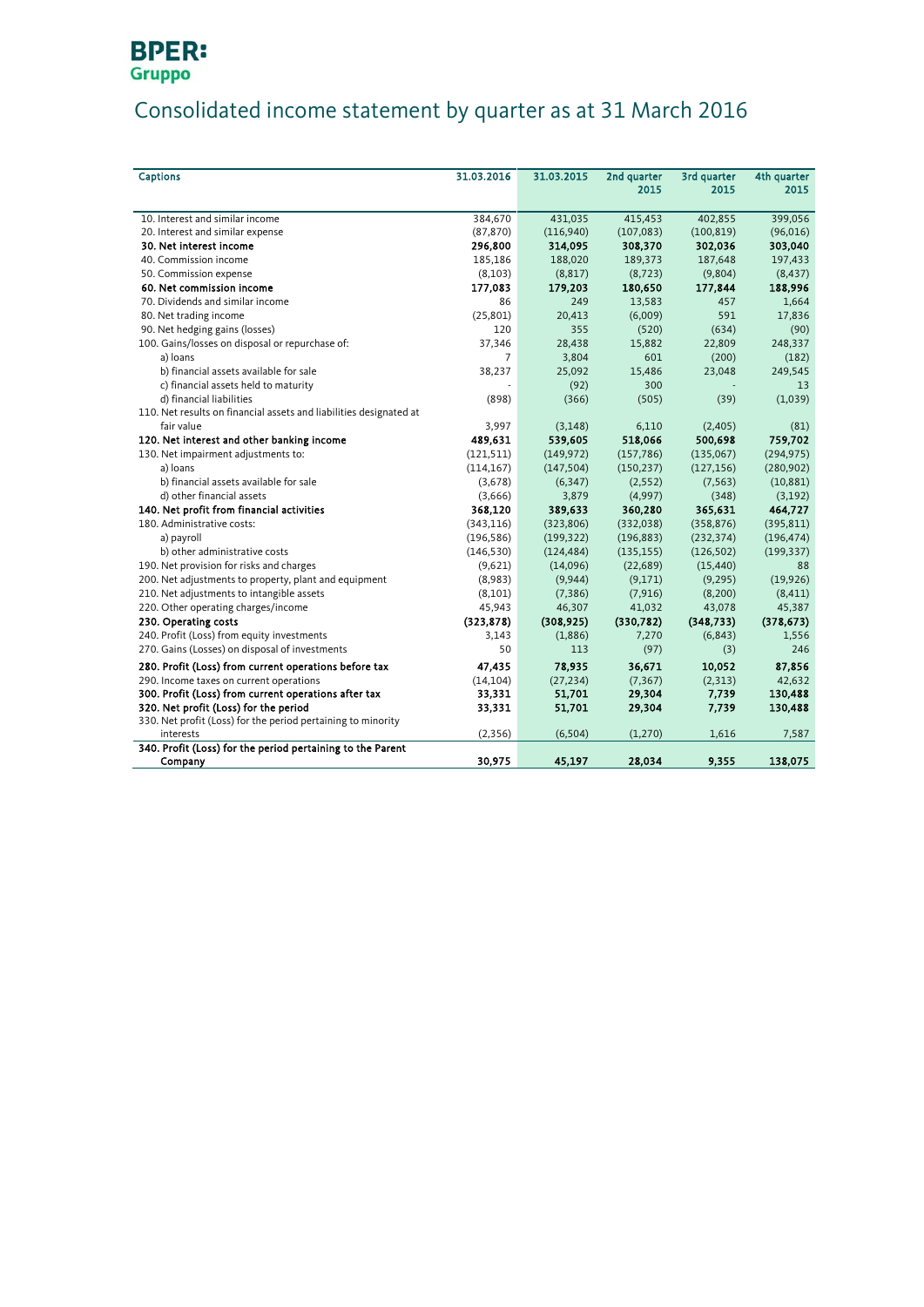

## Performance ratios as at 31 March 2016

| <b>Financial ratios</b>                                                | 31.03.2016  | $2015$ (*)  |
|------------------------------------------------------------------------|-------------|-------------|
|                                                                        |             |             |
| Structural ratios (%)                                                  |             |             |
| net loans to customers/total assets                                    | 71.73%      | 71.34%      |
| net loans and advances to customers/direct deposits from customers     | 94.88%      | 92.48%      |
| financial assets/total assets                                          | 19.80%      | 18.88%      |
| fixed assets/total assets                                              | 2.24%       | 2.21%       |
| goodwill/total assets                                                  | 0.62%       | 0.62%       |
| direct deposits/total assets                                           | 86.18%      | 86.15%      |
| deposits under management/indirect deposits                            | 47.08%      | 48.48%      |
| financial assets/tangible equity                                       | 2.34        | 2.25        |
| total tangible assets <sup>2</sup> /tangible equity                    | 11.72       | 11.83       |
| net interbank lending/borrowing (in thousands of Euro)                 | (5,531,447) | (4,435,679) |
| number of employees                                                    | 11,440      | 11,447      |
| number of national bank branches                                       | 1,215       | 1,216       |
| Profitability ratios (%)                                               |             |             |
| <b>ROE</b>                                                             | 2.53%       | 4.57%       |
| <b>ROTE</b>                                                            | 2.83%       | 5.10%       |
| ROA (net profit/total assets)                                          | 0.05%       | 0.09%       |
| Cost/income ratio <sup>3</sup>                                         | 65.28%      | 55.90%      |
| Net adjustments to loans/net loans to customers                        | 0.26%       | 0.34%       |
| <b>Basic EPS</b>                                                       | 0.064       | 0.094       |
| <b>Diluted EPS</b>                                                     | 0.064       | 0.094       |
| Risk ratios (%)                                                        |             |             |
| non-performing exposures/net loans to customers                        | 14.50%      | 14.54%      |
| net bad loans/net loans to customers                                   | 6.91%       | 6.81%       |
| net unlikely to pay loans/net loans to customers                       | 7.16%       | 7.15%       |
| net past due loans/net loans to customers                              | 0.43%       | 0.58%       |
| adjustments to non-performing exposures/gross non-performing exposures | 44.60%      | 44.22%      |
| adjustments to bad loans/gross bad loans                               | 58.14%      | 58.16%      |
| adjustments to unlikely to pay loans/gross unlikely to pay loans       | 22.07%      | 21.88%      |
| adjustments to past due loans/gross past due loans                     | 9.10%       | 10.02%      |
| adjustments to performing exposures/gross performing exposures         | 0.52%       | 0.54%       |
| texas ratio <sup>4</sup>                                               | 111.56%     | 111.98%     |

(\*) The comparative figures for the income statement are as at 31 March 2015, except for the ROE and the ROTE which are calculated on a yearly basis.

<span id="page-12-3"></span> $\overline{a}$ 

<sup>&</sup>lt;sup>1</sup> Tangible equity = total shareholders' equity net of intangible assets.

<span id="page-12-0"></span><sup>2</sup> Total tangible assets = total assets net of intangible assets.

<span id="page-12-1"></span><sup>3</sup> The cost/income Ratio has been calculated on the basis of the layout of the reclassified income statement (operating expenses/operating income); when calculated on the basis of the layouts provided by Circular no. 262 of the Bank of Italy the cost/income ratio is at 66.15% (57,25% as at March 31, 2015).

<span id="page-12-2"></span><sup>4</sup> The texas ratio is calculated as the relationship between total gross non-performing loans and net tangible equity, including minority interests, increased by total provisions for non-performing loans.